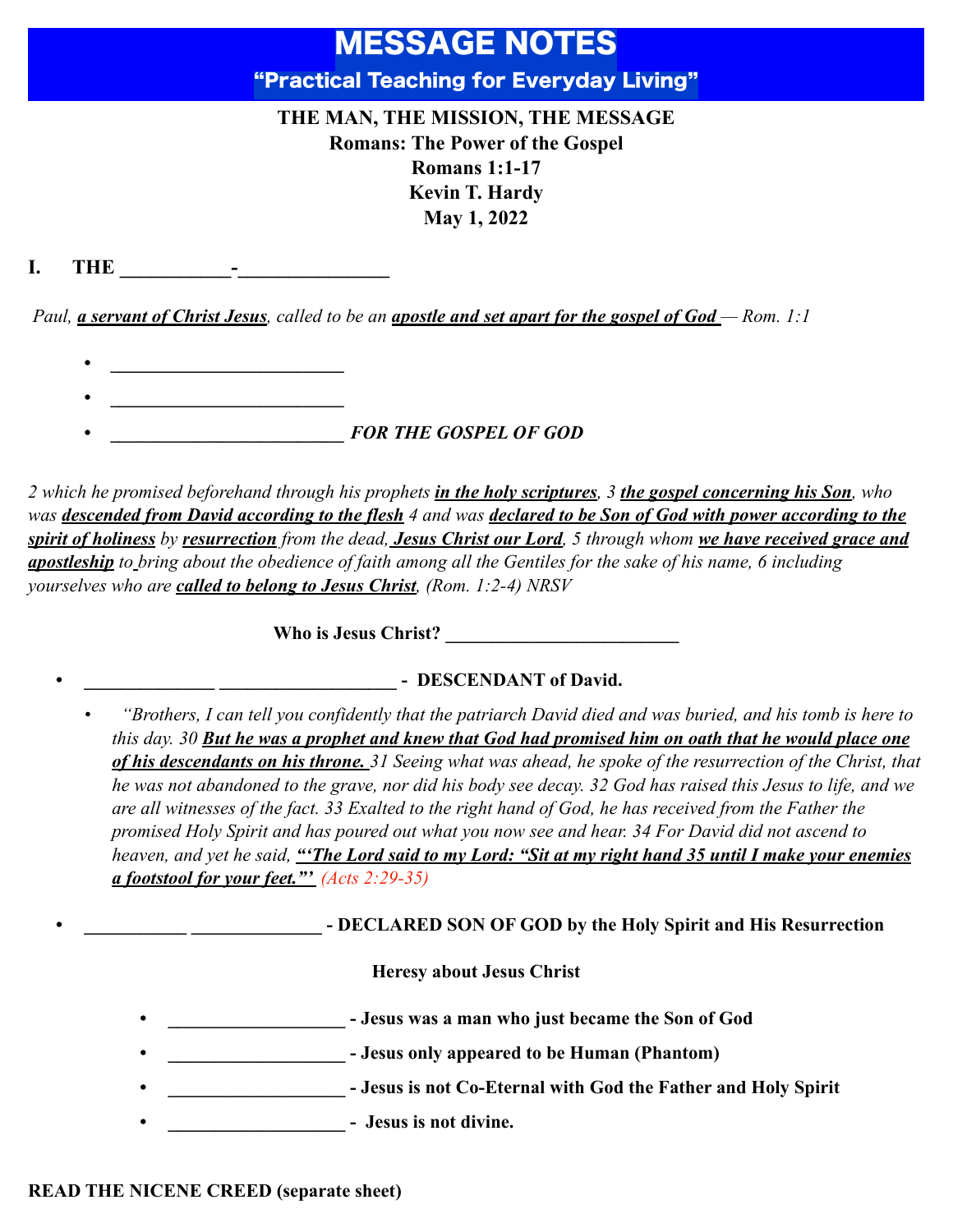**II. THE** 

*Through him and for his name's sake, we received grace and apostleship to call people from among all the Gentiles to the obedience that comes from faith. 6 And you also are among those who are called to belong to Jesus Christ. (Rom.1:5-6)*

*• CALL TO \_\_\_\_\_\_\_\_\_\_\_\_\_\_\_\_\_\_ THAT COMES BY FAITH*

 *First, I thank my God through Jesus Christ for all of you, because your faith is being reported all over the world. 9 God, whom I serve with my whole heart in preaching the gospel of his Son, is my witness how constantly I remember you 10 in my prayers at all times; and I pray that now at last by God's will the way may be opened for me to come to you. (Rom. 1:8-10)*

*• SERVE GOD WITH HIS \_\_\_\_\_\_\_\_\_\_\_\_\_\_ \_\_\_\_\_\_\_\_\_\_\_\_\_\_\_\_\_\_*

*• WALK IN \_\_\_\_\_\_\_\_\_\_\_\_ \_\_\_\_\_\_\_\_\_\_\_\_\_\_\_\_ FOR MY LIFE*

 *I am obligated both to Greeks and Non-Greeks, both to the wise and the foolish. 15 That is why I am so eager to preach the gospel also to you who are at Rome. I am not ashamed of the gospel, because it is the power of God for the salvation of everyone who believes: first for the Jew, then for the Gentile. (Rom. 1:14-16)*

*\_\_\_\_\_\_\_\_\_\_\_\_\_\_\_\_\_ - \_\_\_\_\_\_\_\_\_\_\_\_\_\_\_\_\_\_ - NOT \_\_\_\_\_\_\_\_\_\_\_\_\_\_\_\_\_\_\_\_*

#### **III. THE**

 *I am not ashamed of the gospel, because it is the power of God for the salvation of everyone who believes: first for the Jew, then for the Gentile. 17 For in the gospel a righteousness from God is revealed, a righteousness that is by faith from first to last, just as it is written: "The righteous will live by faith." (Rom. 1:16-17)*

*• \_\_\_\_\_\_\_\_\_\_\_\_\_\_\_\_\_\_\_\_ - "the power of God for the salvation of everyone who believes"*

*• POWER TO SAVE YOU! POWER TO DELIVER YOU! POWER TO TRANSFORM YOU!*

*• \_\_\_\_\_\_\_\_\_\_\_\_\_\_\_\_\_\_\_\_ - "the gospel a righteousness from God is revealed"*

*• GOD WILL MAKE ALL THINGS RIGHT AND JUST!*

*• \_\_\_\_\_\_\_\_\_\_\_\_\_\_\_\_ - righteousness that is by faith from first to last, just as it is written: "The righteous will* 

*live by faith."*

*• Faith is an attitude toward God which involves an attitude toward self—all trust in one's own deserving is shut out. This attitude of faith, Paul is going to insist in this letter, is the sole condition of salvation. (Knox 1951, 9:392)*